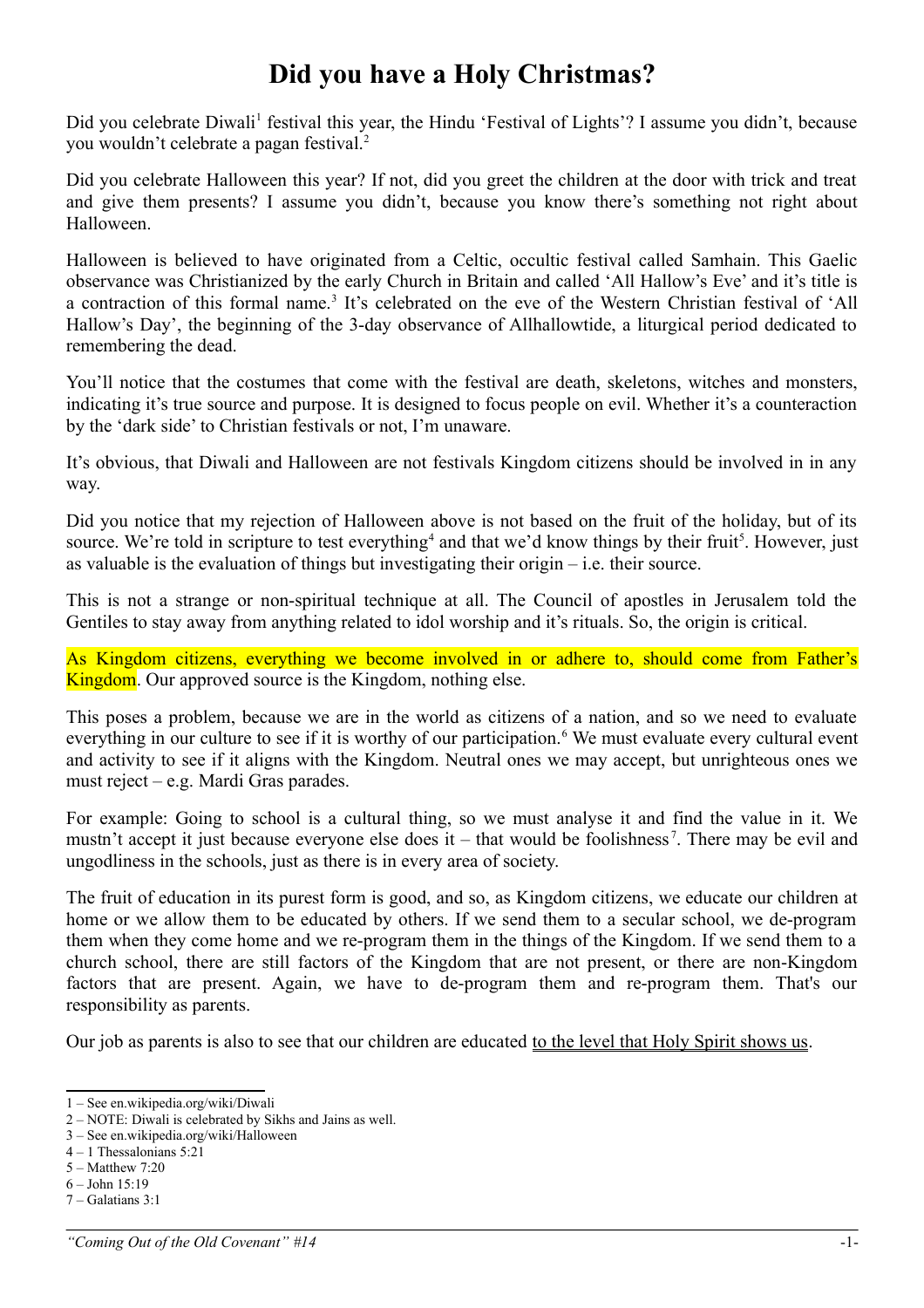This brings me to our topic's question: Did you have a holy Christmas this year?

When we evaluated Halloween and found that it didn't fit in with what is pure and lovely<sup>[8](#page-1-0)</sup> and righteous<sup>[9](#page-1-1)</sup>, etc., we must even do the same with Christmas. So, what's the origin and fruit of Christmas as we celebrate it in the church and in our culture.

You can look at the fruit of Christmas and say that it breeds consumerism, it breeds over-spending, it breeds self-centredness and family arguments. However, anything can do that. Life can do that. Having job can do that. Having money can do that. Any perversion of something that's inherently good can do that, so that's not a valid way to assess it.

Christmas also brings some families together, and promotes love and giving. But is it Godly love and pure righteous giving? Even evil people can be loving and caring, so this fruit is not a good assessment.

Looking at its origin, we could say that it comes from the church, therefore it's fine. But, we need to dig a bit deeper than that. Christmas was formulated by the Roman Catholic system centuries ago and was transferred in the Reformation to the protestant churches. Here's some history on Christmas' origin:

*"Prior to and through the early Christian centuries, winter festivals—especially those centered on the winter solstice—were the most popular of the year in many European pagan cultures. Reasons included the fact that less agricultural work needed to be done during the winter, as well as an expectation of better weather as spring approached. Many modern Christmas customs have been directly influenced by such festivals, including gift-giving and merrymaking from the Roman Saturnalia, greenery, lights, and charity from the Roman New Year, and Yule logs and various foods from Germanic feasts. Pagan Scandinavia celebrated a winter festival called Yule, held in the late December to early January period...*

*One theory to explain the choice of December 25 for the celebration of the birth of Jesus is that the purpose was to Christianize the pagan festival in Rome of the Dies Natalis Solis Invicti, meaning "the birthday of the Unconquered Sun", a festival inaugurated by the Roman emperor Aurelian (270-275) to celebrate the sun god and celebrated at the winter solstice, December 25. According to this theory, during the reign of the emperor Constantine, Christian writers assimilated this feast as the birthday of Jesus, associating him with the "sun of righteousness" mentioned in Malachi 4:2 (Sol Iustitiae)...*

*Sextus Julius Africanus (c.160-c.240) identified December 25, later to become the most widely accepted date of celebration, as the date of Jesus' birth in 221."* [10](#page-1-2)

But the question still remains, did it originate in the Kingdom?

Most Christians would come to Christmas' defence and say that it celebrates the birth of our Lord and Saviour Jesus Christ. At the outset, this sounds like a good thing, but let's have a look at it.

If you're bible-believing Christian who believes that the Bible is the inerrant word of God, you must reject Christmas because it's not biblical. There are no directives to celebrate Jesus' birth in the NT, nor any examples of those in the  $1<sup>st</sup>$  church who did so. As we don't know the exact date of his birth, a biblebelieving Christian should reject Christmas immediately anyway.

If you're a church-goer, Christmas is part of church culture and so you're free to celebrate it.

We have the liberty in the Gospel of the Kingdom to have special days to celebrate, and freedom not to celebrate specific days.[11](#page-1-3) Whether we do or do not celebrate special days, we must always do it to honour the Lord.[12](#page-1-4) When we do it properly, he receives it and approves of what we do.

<span id="page-1-0"></span><sup>8 –</sup> Philippians 4:8

<span id="page-1-1"></span><sup>9 –</sup> Ephesians 5:9; Romans 1:32; 1 Corinthians 15:34; 2 Corinthians 6:14; 2 Timothy 2:22

<span id="page-1-2"></span><sup>10 –</sup> en.wikipedia.org/wiki/Christmas

<span id="page-1-3"></span><sup>11 –</sup> Romans 14:5-6

<span id="page-1-4"></span><sup>12 –</sup> Romans 14:5-6